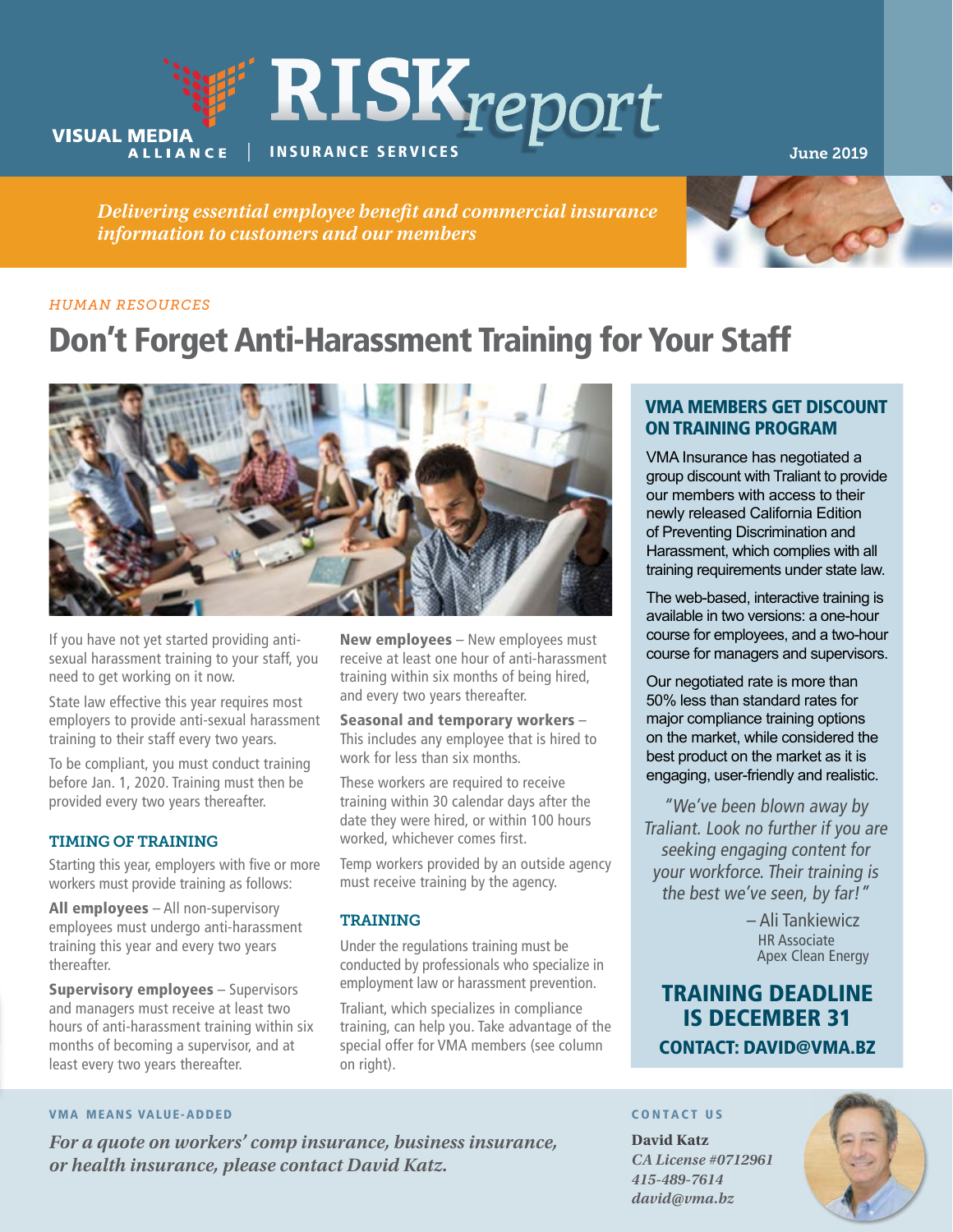# DOL Issues Joint Employer Rules to Ease Burden on Businesses *OUTSIDE LABOR REGS*

The Department of Labor has proposed a new rule that will make it much easier for employers to comply with laws governing the use of independent contractors, staffing agencies and temp workers.

Joint employment liability has become increasingly murky in light of the gig economy and more employers using staffing agencies and outside contractors to perform key functions. This has spawned thousands of lawsuits, with the employers accused of misclassifying individuals as outside contractors when they should be classified as employees.

The stakes are high since employers have to pay workers' comp, benefits and other expenses for bona fide employees.

Now the DOL has issued a proposed four-prong test for employers to help them determine if someone is actually an employee.

A joint employer is someone who shares responsibility for a worker, like a firm that uses workers from a staffing or temp agency or a contractor on their worksites.

# FOUR-FACTOR TEST

The proposal includes a "four-factor balancing test" to help businesses determine if they are a joint employer:

- 1. They must have the authority to hire or fire the employee in question.
- 2. The company supervises and controls the employee's work schedule or employment conditions.
- 3. The company determines the rate and method of payment; and
- 4. The company maintains the worker's employment records.



Besides the above, the DOL may also use other factors to determine joint employer status, such as:

- The company exercises significant control over the terms and conditions of the employee's work; or
- Otherwise acts directly or indirectly in the interest of the employer in relation to the employee.

# HOW IT AFFECTS EMPLOYERS

This proposed rule would go a long way towards setting the record straight as more employers use independent contractors and staffing agencies.

The change, if finalized, would also be significant, as it would limit a potential joint employer's exposure for wage and hour liabilities of the primary employer.

The new rules aim to simplify a six-factor test that was introduced by the Obama administration and has been blamed for muddying the waters further for employers. Those rules were rescinded after President Trump took office.

The Obama guidance would have allowed a company like McDonald's to be held liable for minimum-wage violations committed by a franchisee even if it did not directly supervise workers or hire and fire them.

The DOL said it aims to simplify the test: "Only actions taken with respect to the employee's terms and conditions of employment, rather than the theoretical ability to do so under a contract, are relevant to joint employer status under the [Fair Labor Standards] Act."

# Visual Media Alliance | INSURANCE SERVICES | Get a Quote and Get Your Questions Answered | **insurance.vma.bz** | **800-659-3363**







INSURE YOUR BUSINESS Full Service Commercial Brokerage serving printing, graphic arts and the broader communication industries



INSURE YOUR STAFF Medical, dental, vision, life, disability, executive reimbursement and more



WHY VMA INSURANCE VMA Insurance Services offers

preferential group rates and other cost-saving benefits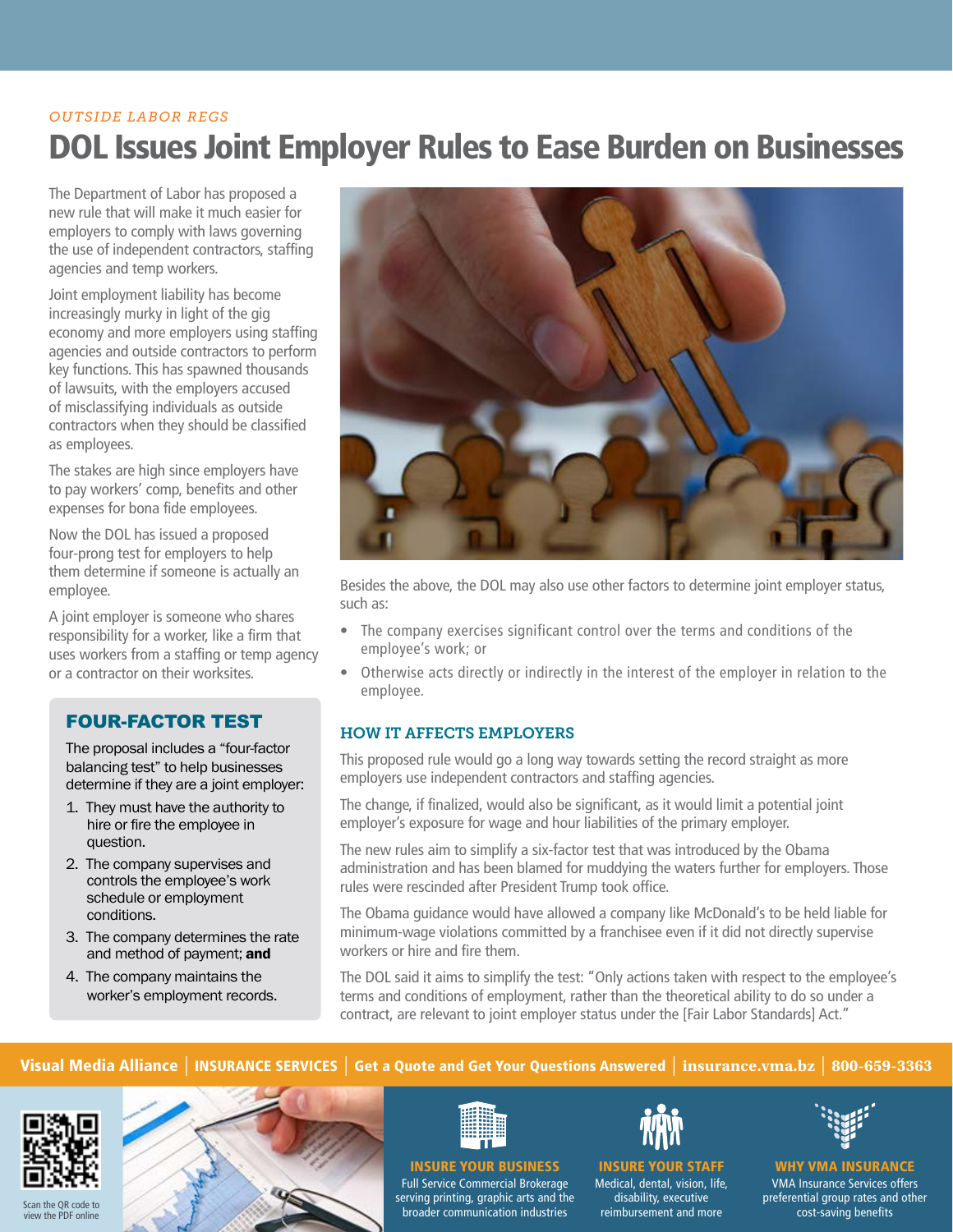## *COMMERCIAL AUTO*

# Four Ways to Employ Better Driving Employees

A careless driving employee can result in a substantial liability claim, particularly if a third party is injured. If one of your drivers is found to have been engaged in distracted driving, any judgment or settlement for a personal injury could easily cost more than \$1 million.

While you can hold meetings about the dangers of distracted driving and what your driving employees can do to reduce the chances of crashing, in the end it comes down to trusting that they will do the right thing.

So what can you do? We suggest a holistic approach to the issue.

## 1. UNDERSTAND DISTRACTED DRIVING

Just how bad is the distracted driving problem? In 2015 alone, 3,477 people were killed and 391,000 were injured in motor vehicle crashes involving distracted drivers.

But smartphones are not the only source of distraction. Road safety experts say there are three other types of distraction for drivers:

- Manual This can include looking around for a lost object in the car, reaching under or behind the seat.
- Cognitive This can include a driver who is lost in thought and not paying full attention to driving.
- Visual Anything that makes a driver take their eyes off the road, like looking at the GPS or tuning the radio.

All of your training for your driving employees must address all types of distracted driving, and should include scenarios to help them make proper decisions when behind the wheel.

## 2. HIRE GOOD DRIVERS

When hiring personnel who drive, consider what their primary responsibility is. For example, if you own a plumbing operation, your drivers are not necessarily going to be professional drivers, since their primary duty is fixing plumbing issues.

If you think any prospect will be driving as part of their job, you should pull their DMV records. Look for anything serious like DUIs or frequent citations for moving violations.

In addition, check their resumes to see whether they were driving as part of any of their prior jobs, and if they have experience driving the same type of vehicle they would be driving for you.

Also ask about any medications the applicant may be taking, as some can affect their driving. Finally, consider requiring candidates that would be driving to take a road test as part of the recruitment process.

## 3. COACH CURRENT EMPLOYEES TO BE SAFE DRIVERS

You should attack this in a three-pronged approach:

- Pull their DMV driving records annually.
- Conduct road tests where they are graded on their driving.
- Hold an annual meeting to go over safe driving policies; reinforce the dangers of distracted driving and stress the need to always focus on the task at hand.

You should also have driving policies in writing that are enforceable and list all the behaviors that are prohibited while driving, like:

- Never answer the phone while driving, even if you have a hands-free device.
- Bar programming a GPS while on the move and require that they pull over when safe to do so.
- Never hold your smartphone in your hand while driving.

Your policy should also specify the consequences and any disciplinary action for breaking the rules.

You should maintain records of these policies. This is of utmost importance if one of your employees is in an accident and accused of negligence. Your policy and proof of training can protect your organization.

### 4. TAKE ADVANTAGE OF **TECHNOLOGY**

GPS tracking devices in their vehicles allow firms to receive real-time information about a vehicle's location and rate of speed. This gives you valuable insight into any dangerous habits your drivers may be engaging in.

You can also install technologies that will block cell phone signals while the vehicle is moving.